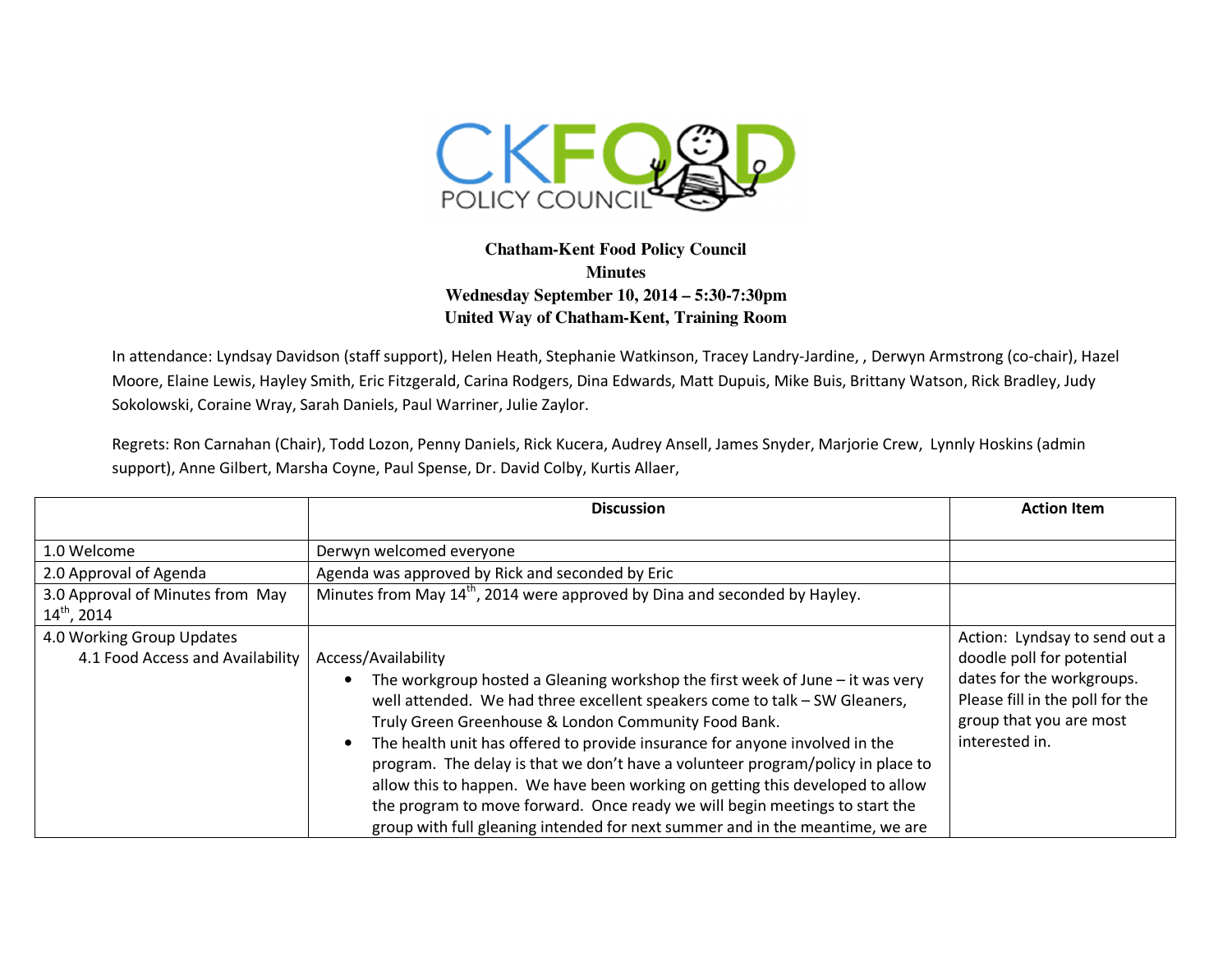| 4.2 Food Skills                     | hoping to work with greenhouses to be able to take advantage of any extra<br>produce that they may have.<br><b>Food Skills</b><br>Composting workshops were held in May - in both Chatham and Wallaceburg at<br>$\bullet$<br>the libraries. Both were well attended. We also hosted a hands-on pallet<br>composter building workshop at the Vic Ave garden site. This wasn't well<br>attended but we were able to build 3 composters that are now being used.                                                                                                                                                                                                                    |                                                                                                   |
|-------------------------------------|----------------------------------------------------------------------------------------------------------------------------------------------------------------------------------------------------------------------------------------------------------------------------------------------------------------------------------------------------------------------------------------------------------------------------------------------------------------------------------------------------------------------------------------------------------------------------------------------------------------------------------------------------------------------------------|---------------------------------------------------------------------------------------------------|
| 4.3 Community Food Centre           | <b>Community Food Centres</b><br>The focus groups for the CFC feasibility study were completed in June. Our<br>$\bullet$<br>consultants have been busy working with the information, completing additional<br>key informant discussions and have begun drafting a report.<br>The Canadian Food Centres of Canada have released a call for submissions to<br>$\bullet$<br>create a new food centre in Ontario - it was decided that we would not submit<br>yet as we are not ready with an organization in place to take the lead.                                                                                                                                                |                                                                                                   |
| 4.4 Sustainable Seafood- new        | Sustainable Seafood<br>Dr. Colby took the presentation to the Board of Health in June. The BOH has<br>$\bullet$<br>requested that "The CK Food Policy Council deal with this issue of seafood<br>sustainability at their next meeting and bring a recommendation forward to the<br><b>Chatham-Kent Board of Health."</b><br>Anyone interested in working on this, we will set up a date to begin meeting.<br>$\bullet$                                                                                                                                                                                                                                                           |                                                                                                   |
| 5.0 Old Business<br>5.1 CK Branding | Branding was launched in April and we are up to 7 companies that have come on board.<br>We will be looking into branding with restaurants for the fall/winter and how this can be<br>moved forward. Elaine suggested developing a poster that can be used to display about<br>the brand. Lyndsay explained that we are working on developing a display (single would<br>be purchased) and maybe this can be modified and used as a poster. We have a limited<br>amount of funding that can be used to support this right now. Eric also suggested<br>connecting with the restaurants as it is developed to see what they would like and what<br>would work best for their needs. | Action: Lyndsay will share<br>the display once it is<br>complete.<br>Action: Lyndsay to share any |
|                                     | 5.2 Update on Training   Part of what we offer to our members is the opportunity to attend training. Last year we                                                                                                                                                                                                                                                                                                                                                                                                                                                                                                                                                                | training opportunities as well                                                                    |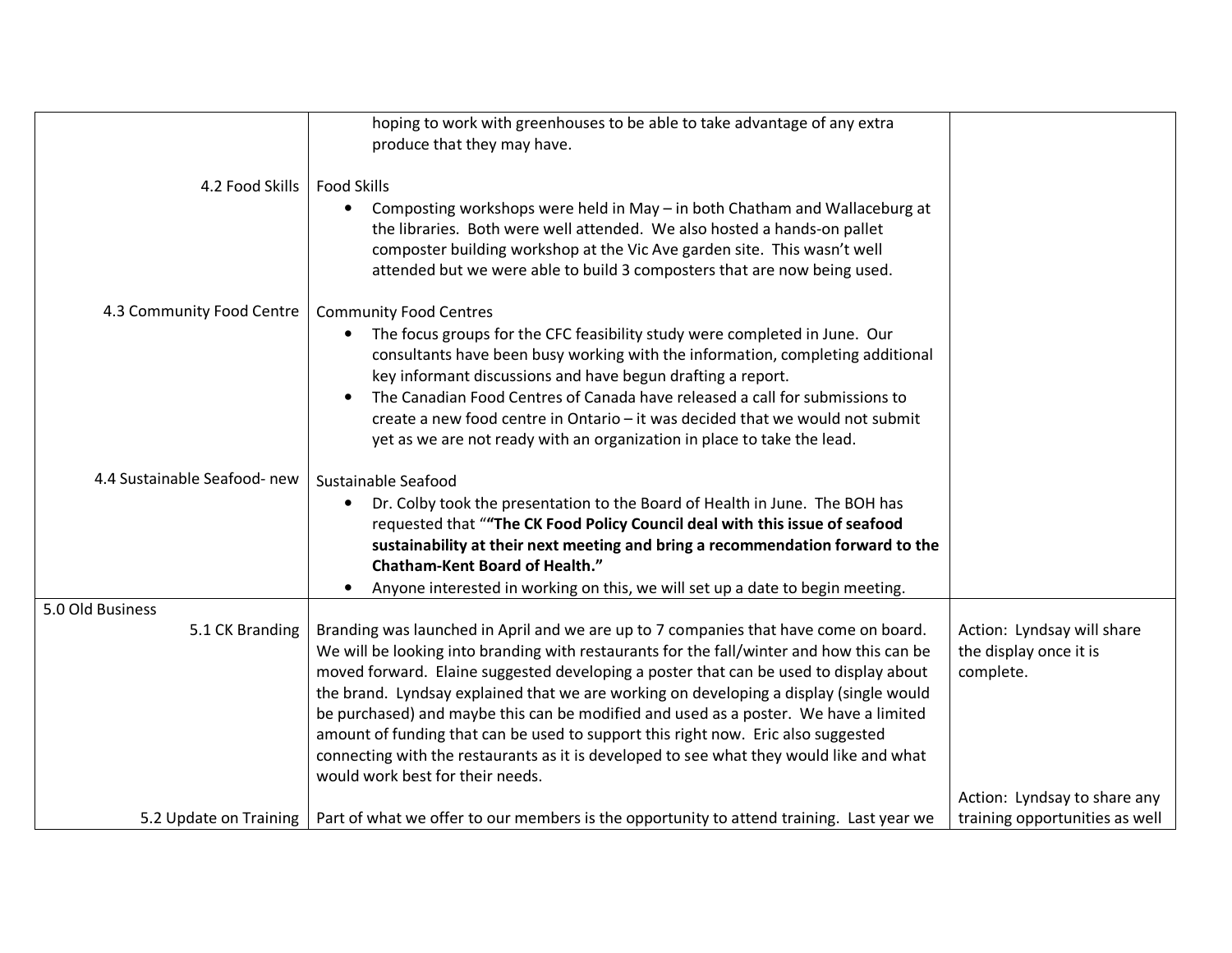|                                           | sent a number of people to the Bring Food Home Conference (next one will be in 2015)<br>and we had Wayne Roberts come to speak to us. There was the Conference Board of<br>Canada Food Summit Conference last March where the National Food Strategy was<br>released. At this time, there aren't any opportunities but Lyndsay will share any as they<br>come up. Webinars happen frequently and Lyndsay will share these with the group and<br>will schedule a room at the health unit for anyone who wants to participate in these. | as the report on the Food<br>Strategy from the Canadian<br>Conference Board |
|-------------------------------------------|---------------------------------------------------------------------------------------------------------------------------------------------------------------------------------------------------------------------------------------------------------------------------------------------------------------------------------------------------------------------------------------------------------------------------------------------------------------------------------------------------------------------------------------|-----------------------------------------------------------------------------|
| 5.3 Farm to School/Daycare                | The farm to school program is being expanded for 2014/15 school year to include an<br>additional 8 schools (total schools will be 16). The farm to daycare program is being<br>piloted in two municipal daycares with the hopes that once the pilot is done we will be<br>able to expand into other daycare facilities as well.                                                                                                                                                                                                       |                                                                             |
| 5.4 Procurement Research &<br>Programming | The local food procurement Rapid Risk Factor Surveillance System (RRFSS) module is<br>complete (this is a provincial program that is used by health units to obtain general<br>population data) and will be released this fall with data available in the spring. This is<br>being done in conjunction with specific surveys for producers, institutional purchasers<br>and restaurants to determine their interest, barriers, etc to buying/selling local<br>ingredients.                                                            |                                                                             |
| 5.5 CKAD - Kitchen Incubator Survey       | Survey results are done and we are waiting for the final report from our Epidemiologist.<br>This should be coming shortly and will be shared with the community. We did meet with<br>the Bradley Centre staff to see if there was an opportunity to partner with them to use<br>their space when there weren't any events happening. It was decided that this was not<br>going to work at this time due to a large number of challenges.                                                                                              |                                                                             |
| 5.6 Healthy Kids Community<br>Challenge   | We are still waiting to hear back from the Ministry about this. Due to the elections things<br>have been much later in being released. We are hoping to hear from them soon.                                                                                                                                                                                                                                                                                                                                                          |                                                                             |
| 5.7 Healthy Communities Funding<br>Update | Just like with the HKCC we are waiting to hear back officially on our funding for the year.<br>We have been working on some of the projects on a smaller scale and are hoping to get<br>official confirmation on the funding shortly.                                                                                                                                                                                                                                                                                                 |                                                                             |
| 5.8 Menu Labelling update                 | The menu labelling was announced before the government had their election. From what<br>we understand they will be bringing this back again, hopefully soon. We did write a letter                                                                                                                                                                                                                                                                                                                                                    |                                                                             |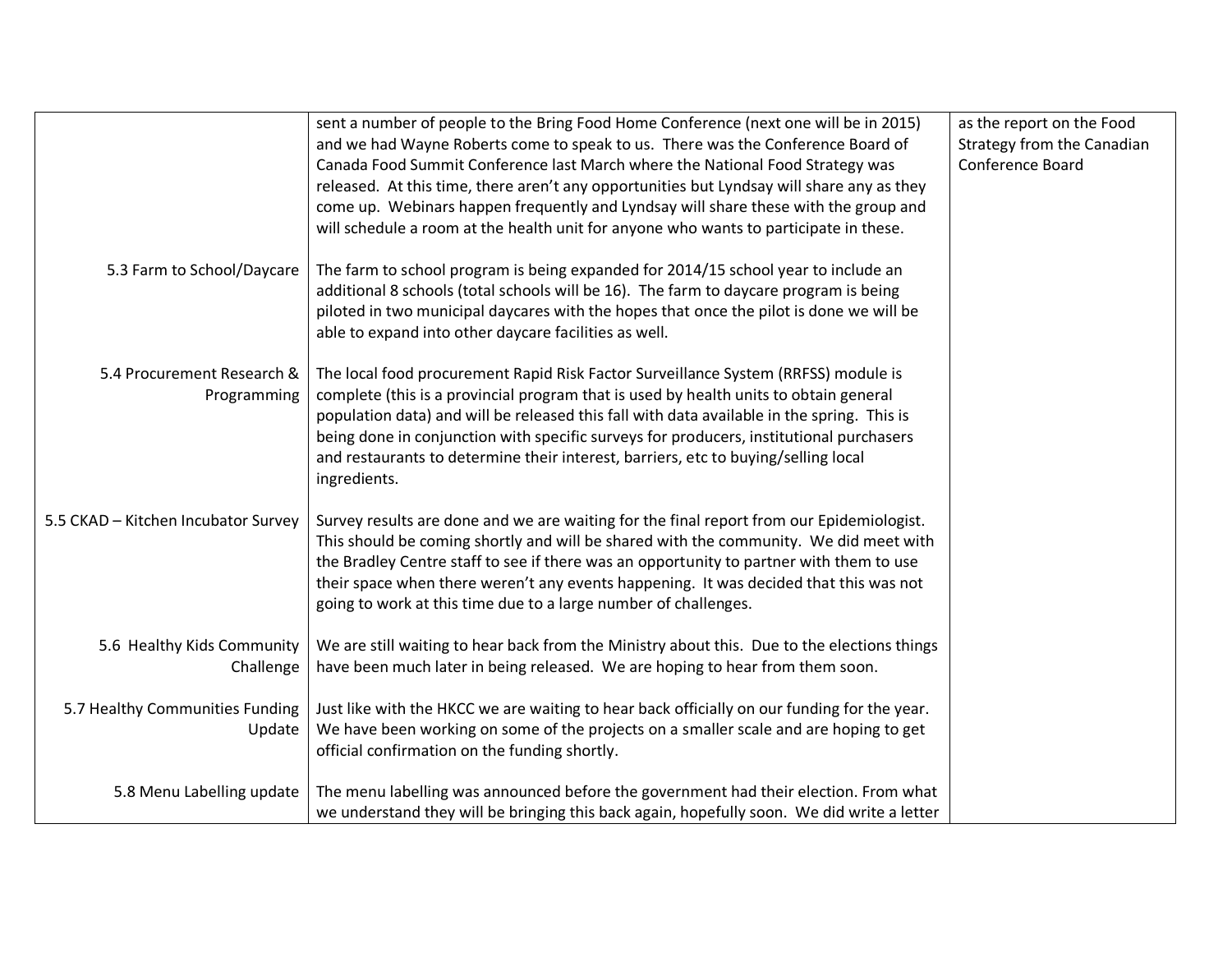|                                                           | of support for the development of a menu labelling regulations and the previously<br>released document made it clear that communities would not be able to do their own                                                                                                                                                                                                                                                                                                                                                                                                                                                                  |                            |
|-----------------------------------------------------------|------------------------------------------------------------------------------------------------------------------------------------------------------------------------------------------------------------------------------------------------------------------------------------------------------------------------------------------------------------------------------------------------------------------------------------------------------------------------------------------------------------------------------------------------------------------------------------------------------------------------------------------|----------------------------|
|                                                           | work on this separately from the ministry once it was passed.                                                                                                                                                                                                                                                                                                                                                                                                                                                                                                                                                                            |                            |
| 5.9 Gleaning Program                                      | See the notes in Food Access workgroup - we are developing a volunteer policy for the<br>health unit to allow the program to be coordinated through them. This would provide<br>the insurance support that is needed to allow volunteers to go on famers properties and<br>be covered. We are hoping to have this done shortly to be able to start moving the<br>gleaning program forward.                                                                                                                                                                                                                                               |                            |
| 5.10 Anti-Spam Legislation                                | New Anti-Spam legislation was released in July. According to the municipal lawyers, we<br>do not have anything that would fit into this. At this time, any email lists that we have<br>are ones that people have asked to be included on directly (we know all the individuals<br>that are on the list) so this isn't an issue at this time.                                                                                                                                                                                                                                                                                             |                            |
| 6.0 New Business                                          |                                                                                                                                                                                                                                                                                                                                                                                                                                                                                                                                                                                                                                          |                            |
| 6.1 Let's Talk Food - Community<br>Food System Assessment | This is a project that has been ongoing for almost two years. We have hired a consultant<br>to finish the data analysis and write a final report on the Community Food System<br>Assessment that was started in spring of 2012. The report should be final in September<br>and will be shared with everyone at that time.                                                                                                                                                                                                                                                                                                                |                            |
| 6.2 Hungry for Action<br>Community/council advocacy Event | This is a provincial initiative that we are part of through OSNPPH. We will be releasing an<br>online survey for municipal/mayoral candidates on Friday September 13 <sup>th</sup> (after the<br>nominations have closed) that focuses on poverty and strategies that municipal councils<br>can use to reduce poverty in our communities. Additionally there will be community<br>events (one in each of the wards) that will be open to candidates and the community to<br>play "The Last Straw" game to learn more about poverty in an interactive environment.<br>Anyone who is interested in being involved please let Lyndsay know. |                            |
| 7.0 Update/sharing on happenings                          | Elaine: Funding has been received from the Ministry of Child and Youth Services for the                                                                                                                                                                                                                                                                                                                                                                                                                                                                                                                                                  |                            |
| in CK                                                     | student nutrition program.                                                                                                                                                                                                                                                                                                                                                                                                                                                                                                                                                                                                               | Action: Lyndsay to connect |
|                                                           | Helen: Farm Start - an incubator farm program is going to be doing a feasibility study in                                                                                                                                                                                                                                                                                                                                                                                                                                                                                                                                                | Paul Spense and Eric about |
|                                                           | Chatham-Kent to determine what can be done here. It is a near urban program to help                                                                                                                                                                                                                                                                                                                                                                                                                                                                                                                                                      | the program                |